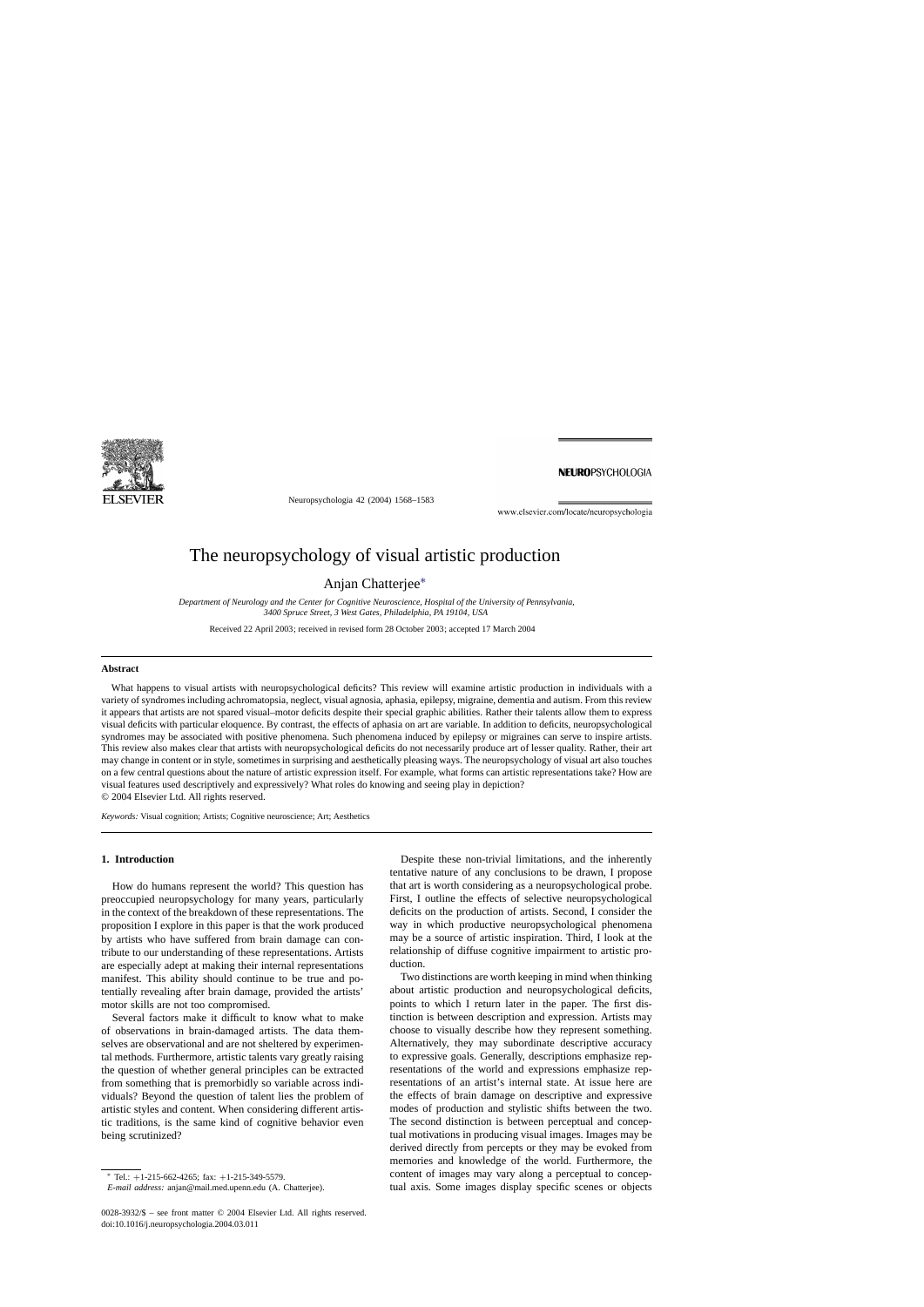in the world, richly endowed with sensory information including light, color, form and texture. Others are abstracted simple or prototypic or even symbolic images. Relevant to the ensuing discussion are the effects of perceptual and conceptual neuropsychological deficits on artistic depiction that lie along this continuum of perception to conception.

This paper is not intended to describe a brain-based theory of art. Elsewhere, I have discussed ([Chatterjee, 2002,](#page-14-0) [2004\)](#page-14-0) how cognitive neuroscience might advance empirical aesthetics. Here, the goals are modest. I hope to bring together this literature, much of which is dispersed in books and is hidden from search-engines. Rather than describing observations that converge into a single coherent theoretical position, I raise themes evoked by these observations, themes relevant to the nature of artistic expression.

# **2. Selective neuropsychological deficits and artistic production**

How are neuropsychological deficits manifest in the output of visual artists? One could postulate that artists have special visual–motor skills. Their visual–motor systems might be organized differently than that of other people, either because of inherent talents or because of years of practice. Consequently, brain damage might produce unusual and even unpredictable effects on their output. In what follows, I review the effects of achromatopsia, unilateral spatial neglect, visual agnosia and aphasia on artwork. This review suggests that artists remain susceptible to visuo-spatial deficits as are other individuals, but because of their skill, they are often quite eloquent in expressing these deficits.

## *2.1. Achromatopsia*

Achromatopsia is the relatively rare disorder of a selective visual deficit in processing color. [Sacks \(1995a\)](#page-14-0) described the experience of an artist who developed achromatopsia after a traumatic brain injury. Although a discrete brain lesion was not identified, he selectively lost color perception. Everything appeared "dirty gray" to him. The artist was unable to imagine colors and his dreams and migraine auras were devoid of color following the accident. Before the accident, his paintings were quite abstract and colorful. Following the accident, he painted figurative as well as abstract images. His initial use of color was haphazard, and he eventually resigned himself to produce black and white paintings. His paintings demonstrate a remarkable preservation of form, contrast and composition, despite their absence of color. Eventually he re-introduced color into his paintings, but he used an extremely limited palette. He could still use his semantic knowledge of colors in picking the tubes based on their labels and mix colors in a way a non-artist would not have been able to. Thus, in this patient, the selective loss of color processing changed how he painted, but brain

damage by itself did not prevent him from continuing to be a successful artist.

#### *2.2. Unilateral spatial neglect*

Patients with unilateral spatial neglect fail to orient to or respond to stimuli in contralesional space. Neglect is more common and severe following right than left brain damage and these patients' drawings often miss parts on the left ([Chatterjee, 2003\).](#page-14-0) Accomplished visual artists, despite their obvious skill and years of practice, are not spared these dramatic abnormalities ([Jung, 1974;](#page-14-0) [Schnider, Regard, Benson,](#page-14-0) [& Landis, 1993\).](#page-14-0) [Jung \(1974\)](#page-14-0) described the paintings of four artists with left neglect. Lovis Corinth (1858–1925) was an important German artist who had a right-hemisphere stroke in 1911. As Corinth recovered, he continued to paint. However, examples of his self portraits and portraits of his wife show a clear change in style. Contours on the left seemed to "disappear"; details on the left were misplaced; and textures on the left blended into the background. Similarly, the artist Anton Räderscheidt displayed neglect in paintings after his 1967 stroke. He initially showed dramatic left neglect in a self-portrait 2 months after his stroke. This painting has a few brush strokes on the left, with an eye, ear and part of the face barely discernible. In subsequent paintings the face gradually becomes more recognizable and filled in with features, although even 8 months after his stroke Räderscheidt made greater use of color and detail on the right than on the left.

Left neglect in artistic production may affect specific attributes of visual images. [Blanke, Ortigue, and Landis](#page-14-0) [\(2003\)](#page-14-0) recently described the artwork of a 71-year-old artist with mild left neglect following a right parietal hemorrhage. Her drawings showed evidence of neglect on the left. Within these drawings she colored the right side completely and evenly, whereas on the left she used color minimally and without the same care. Thus, she produced the form of these images on the left and not its color. These observations contrast with observations made by [Marsh and Philwin \(1987\).](#page-14-0) They described a painter IK with a left parietal glioblastoma multiforme and right neglect whose paintings cover the entire canvas with color, however, the right (contralesional) side lacked form and detail. Similarly, neglect for representations derived from perceptions and those from memory may dissociate. [Halligan, Fink, Marshall, and Vallar \(2003\)](#page-14-0) reported a professional cartoonist who neglected the left side of images when drawing a subject from life despite being able to produce a complete image when drawing from memory.

Left neglect in artists can occur in three dimensions as well as two dimensions. [Halligan and Marshall \(1997\)](#page-14-0) reported that neglect in a well-known English artist affected his sculpture in addition to his drawing and paintings. Neglect may occur in different reference frames: oriented to the viewer, to the object [\(Chatterjee, 1994\)](#page-14-0) or to the environment. This artist demonstrated a remarkable form of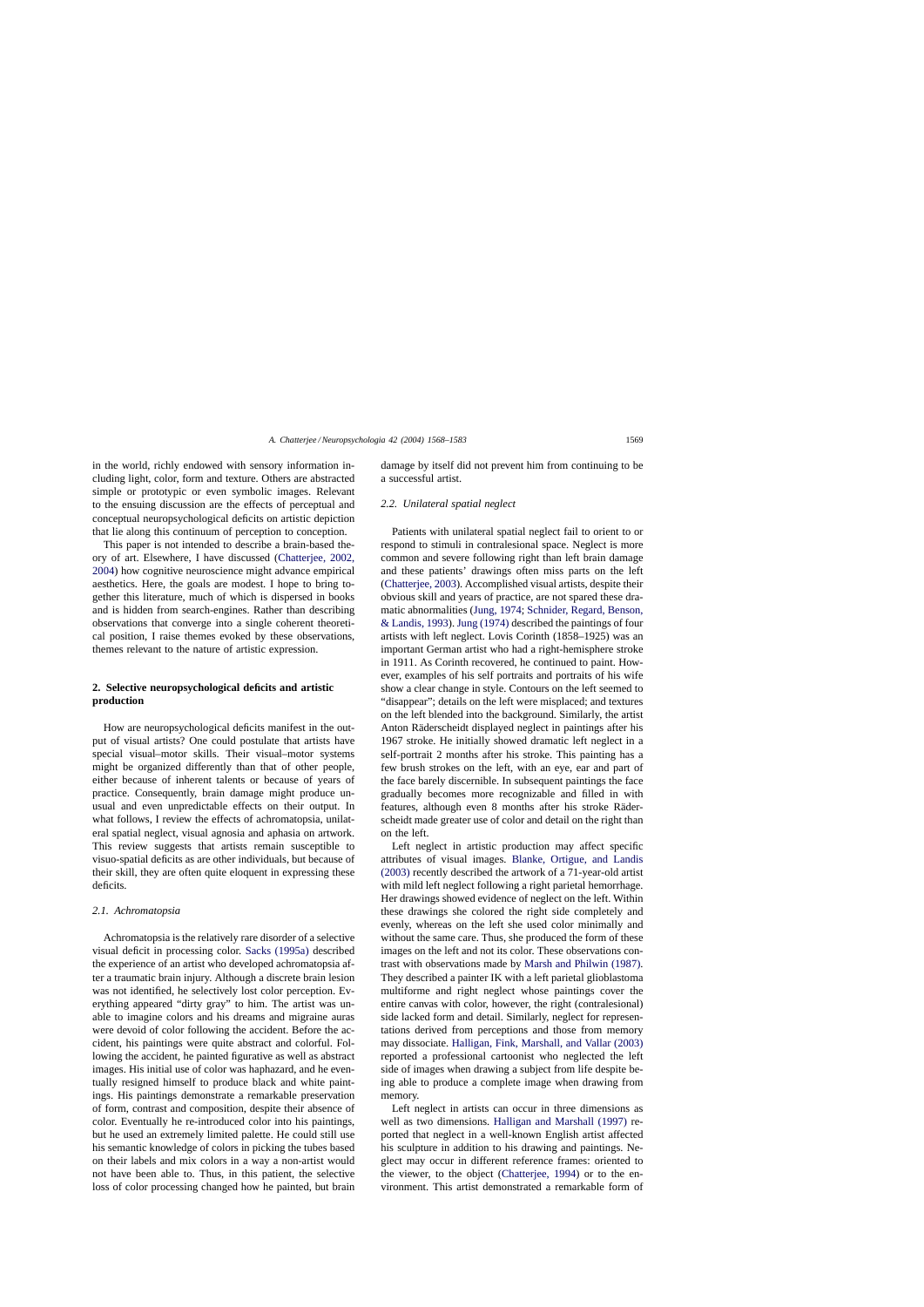

Fig. 1. Cartoons drawn by Fellini while performing line-bisection tasks. All cartoons are drawn on the right side. Reprinted with permission [\(Cantagallo](#page-14-0) [& Sala, 1998,](#page-14-0) Fig. 3a, p. 168).

object-centered neglect. In sculpting a bust, he neglected one side of the head (the left side as he faced it), even though the bust was placed on a turnstile and rotated as he sculpted.

Recently, the great Italian film director Frederico Fellini suffered from a right-hemisphere stroke and left neglect ([Cantagallo & Sala, 1998\).](#page-14-0) Fellini was also an accomplished cartoonist. In the first month after his stroke, he clearly showed evidence of neglect in cartoons that he drew spontaneously when given line-bisection tasks (Fig. 1). Fellini was aware of his left-sided paralysis and developed misoplegia (a hatred for this limb). Neuropsychological testing showed no deficits in general intelligence, language, or simple visual analysis. Some patients with neglect can process left-sided information to varying degrees, although the depth of this processing is a matter of controversy ([Bisiach & Rusconi,](#page-14-0)

[1990;](#page-14-0) [Marshall & Halligan, 1988\).](#page-14-0) Fellini seemed to be partially aware of the left side of images. For example, when shown an image in which one side was altered, such as a torn bank note, he had difficulty detecting left-sided differences. Yet, when forced to choose one of the bank notes, he invariably chose the untorn one. Within 2 weeks of his stroke Fellini clearly had verbal awareness of his neglect. For example, he asked that his visiting card be changed to "FF, Scoagulato, Emiparetico, Eminattento, Emianestesico" (FF, Unclotted, Hemiparetic, Hemi-inattentive, Hemianaesthetic). While many of Fellini's cartoons demonstrated left neglect, some also demonstrated his partial awareness of his left-sided deficits. For example, he drew a cartoon with an elephant on the left asking the question "Can I stay here, doctor?" of a doctor behind a desk on the right (Fig. 2), and



Fig. 2. Cartoon drawn by Fellini, in which an elephant on the left asks "Can I stay here? Doctor?" The elephant's most distinctive feature, its trunk, appears missing in the left. Reprinted with permission [\(Cantagallo & Sala, 1998,](#page-14-0) [Fig. 6,](#page-4-0) p. 354).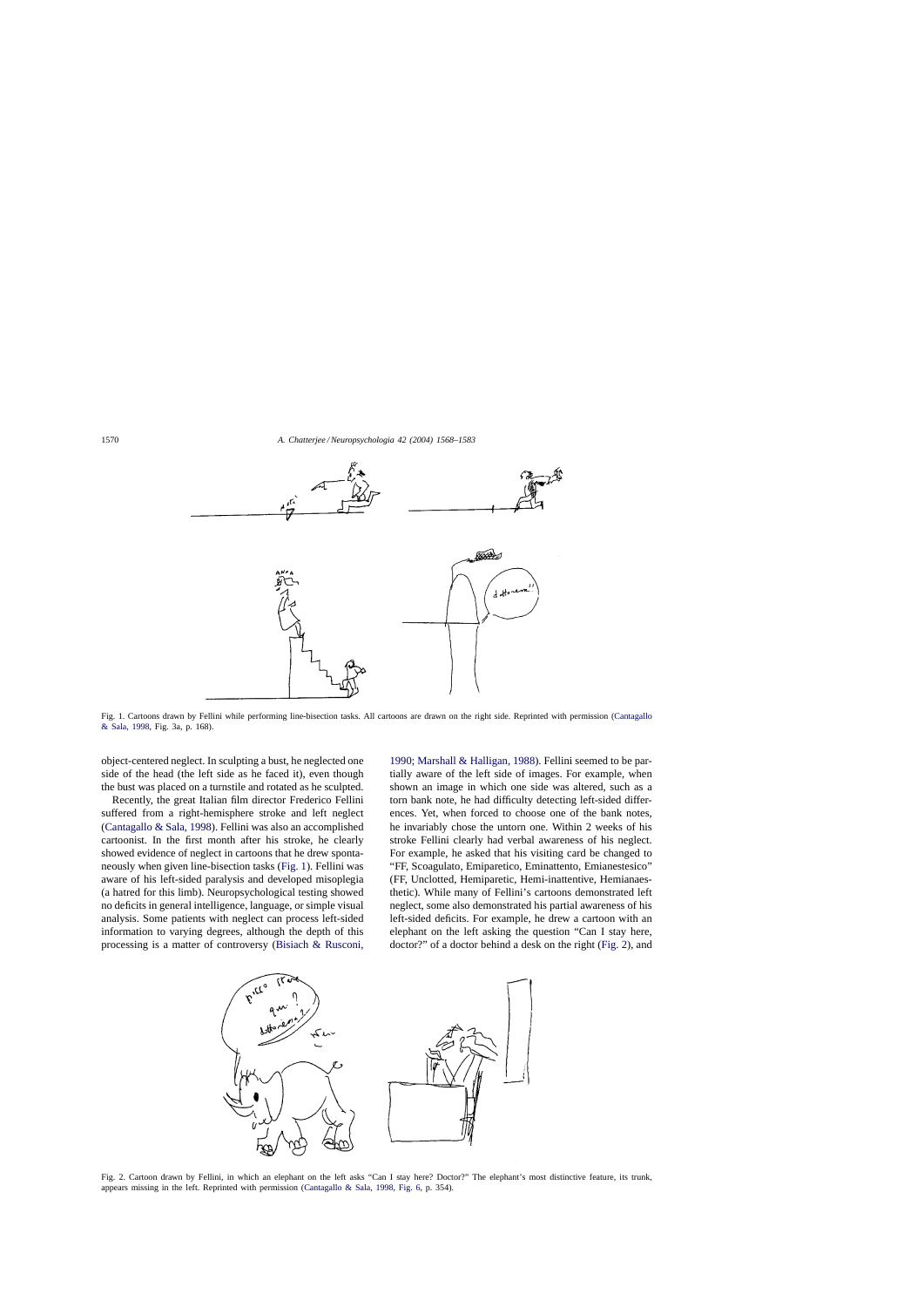<span id="page-3-0"></span>

Fig. 3. Fellini asks, "where is the left?" Reprinted with permission ([Cantagallo & Sala, 1998,](#page-14-0) Fig. 9, p. 180).

another with a man asking the question "Where is the left?" (Fig. 3). His cartoons also communicated his psychological state. In one cartoon he drew a large doctor on the right and himself on the left as a very small figure (Fig. 4). This image was interpreted by the authors [\(Cantagallo & Sala,](#page-14-0) [1998\)](#page-14-0) as reflecting his feelings of inadequacy in the face of his medical problems.



Fig. 4. Fellini depicts himself as a small figure on the left of the large and imposing doctor.

As they recover, artists with neglect may draw or paint on the left sides. In these cases, the style of their artwork seems to change. Thus, Reynold Brown, whose artwork was exhibited in Chicago in a symposium called "Art and the Brain" began to show bolder strokes and less of an emphasis on exact detail [\(Heller, 1994\).](#page-14-0) Similarly (and discussed further in a later section), Loring Hughes [\(Heller, 1994\)](#page-14-0) and Lovis Corinth were judged to paint more expressively following right brain damage.

Thus artists with neglect demonstrate contralesional neglect in their art. Their art may also demonstrate neglect for specific visual attributes, occur in different reference frames and hint at some degree of awareness of contralesional space.

## *2.3. Visual agnosia*

One might expect that patients with visual agnosias that are unable to recognize objects would also not be able to draw objects. This expectation is not quite accurate. Rather, the nature of the processing deficit that gives rise to the agnosia seems to determine the nature of these patients' production. Lissauer's classic distinction between apperceptive and associative agnosias [\(Lissauer, 1890\)](#page-14-0) highlighted the fact that agnosias lie on a continuum between perceptual and conceptual deficits. The nature of artistic production in patients with agnosias seems to be determined by whether the deficit is closer to the percept or the concept of the object.

[Wapner, Judd, and Gardner \(1978\)](#page-15-0) described a 73-year-old amateur artist, JR, who suffered from a stroke. From the data provided, it is likely that JR's stroke involved the left posterior cerebral artery and possibly also the right posterior cerebral artery. Following the stroke he had a right homonomous hemianopsia and a memory disorder. General linguistic and cognitive capacities were preserved. On formal IQ testing he had a WAIS verbal score of 123. His main problems were visual. JR could read words only letter by letter. Everything appeared dim to him, and he had poor retention of visual forms. He was unable to see illusory contours formed by Kanizsa figures. Most importantly, he had difficulty recognizing single objects when presented visually or interpreting visually complex scenes and partially occluded figures. During testing, he often mentioned the overall shape of an object and then tried to deduce the object by identifying parts and describing their possible functional uses. Thus, the underpinnings of JR's agnosia were more perceptual than conceptual. His drawings after his stroke retained many of his premorbid stylistic techniques, such as showing shadows and perspective ([Fig. 5\).](#page-4-0) However, he drew laboriously. He often lost his place in the middle of his drawings. Because of his inability to recognize what he was drawing, he would often elaborate some details and omit others ([Fig. 6\).](#page-4-0) Sometimes he redrew features, such as a five-legged rhinoceros or a plane with many propellers. He also had great difficulty when copying visually complex images. He could not always distinguish objects from their background and would incorporate elements of the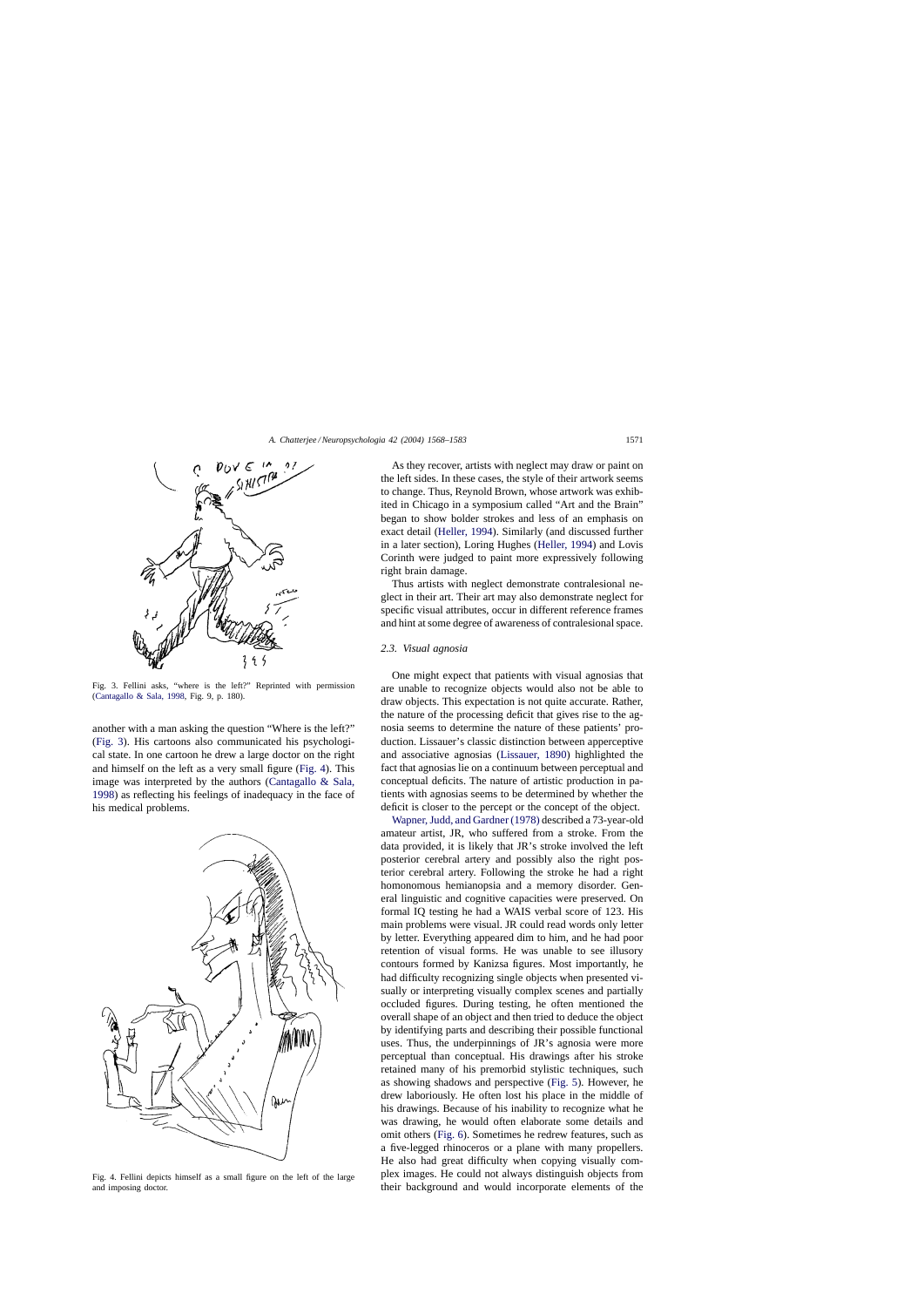<span id="page-4-0"></span>

Fig. 5. Drawing of a Raggedy Anne doll by the artist JR with a perceptual visual agnosia. Despite the image being fragmented, depth and shading are incorporated in the drawing. Reprinted with permission ([Wapner](#page-15-0) [et al., 1978,](#page-15-0) [Fig. 3,](#page-3-0) p. 352).

background as part of the object he was drawing. He used verbal strategies to compensate and help guide his drawings. Thus, when asked to draw a telephone, he constructed it with the following reasoning: "It needs a base for it to stand on, a place to speak into, something to hear with a wire to plug in for communication and a place to dial." Needlessly to say, this strategy was not particularly effective. JR's vision, which fragmented following his stroke, was accompanied by a similarly piece-meal production. He rendered specific features of objects accurately, but lacked the sense of how these features fit into an overall structure and composition.

JR's deficit contrasts with the visual agnosia of another artist MH, reported by [Franklin, van Sommers, and Howard](#page-14-0)



Fig. 6. Drawing of a plane by JR. Parts of the plane are missing. Some features such as the propellers are drawn without being clearly attached to other parts of the object. Reprinted with permission [\(Wapner et al.,](#page-15-0) [1978,](#page-15-0) Fig. 5, p. 354).

[\(1992\). M](#page-14-0)H was a 77-year-old artist who probably had a semantic dementia<sup>1</sup> (although in 1985, when she was evaluated semantic dementias were not widely recognized). MH had significant word finding difficulties in spontaneous speech and was unable to name pictures of common items. She was also impaired in her ability to make semantic associations with pictures or words. Her CT scan showed disproportionate atrophy around the left peri-sylvian cortex, consistent with the diagnosis of a semantic dementia. MH had been a successful commercial artist all her life, and was still able to draw after the onset of her cognitive impairment. The most striking feature of her output after her illness was how the quality of her drawings varied depending on the context in which she drew. When she copied a complex image, such as a portrait originally painted by Botticelli ([Fig. 7\),](#page-5-0) or drawing a portrait of one of the medical staff, she rendered her images beautifully. She used perspective and shading and composed her work well. Unlike Wapner et al.'s patient JR, MH did not lose track of the overall form of her drawings. Her drawings of everyday objects from real life, such as a briefcase or a comb, displayed similar competence. However, her drawing skills deteriorated dramatically when she was only given names of objects to draw. Many of her drawings were unrecognizable, and others were crude and less assured than when she drew from what she saw [\(Fig. 8\).](#page-6-0) Her drawings of even simple geometric forms also deteriorated if the model was removed and she had to draw after a short delay. Thus, MH agnosia lay closer to the conceptual end of the perceptual/conceptual continuum, with the added feature of an impaired short-term visual memory deficit. She was able to draw well when presented with a rich visual model. However, her drawing skills collapsed when guided by semantics (triggered by a word) or memory (after a short delay).

[Schwartz and Chawluck \(1990\)](#page-14-0) described a similar patient, Susan G, who probably also had a semantic dementia (although in this case the semantic deficits were also accompanied by social disinhibition). Susan G began to have symptoms in 1979 and was examined in detail from 1984 to 1986. Two PET scans during this period showed left temporal lobe hypoperfusion. Susan G could recognize words and grammatical violations in simple phrases. However, she had profound deficits in her knowledge of the meaning of words. Evaluation of her visual processing revealed that she could classify objects perceptually but could not elaborate conceptually on these percepts. Like MH, Susan G's recognition deficit lies closer to the conceptual end of the conceptual–perceptual continuum. Before her illness, Susan G was a successful commercial artist and sold paintings of animals. Within the onset of her illness the quality and sub-

<sup>1</sup> Semantic dementia is often classified as a subtype of fronto-temporal dementia (FTD). I have elected to describe two cases of semantic dementia here, rather than in a later section on FTD, because the pattern of artistic production is quite different from that of more typical dysexecutive FTD. Additionally, the art is thematically related closely to the effects of object recognition/knowledge deficits.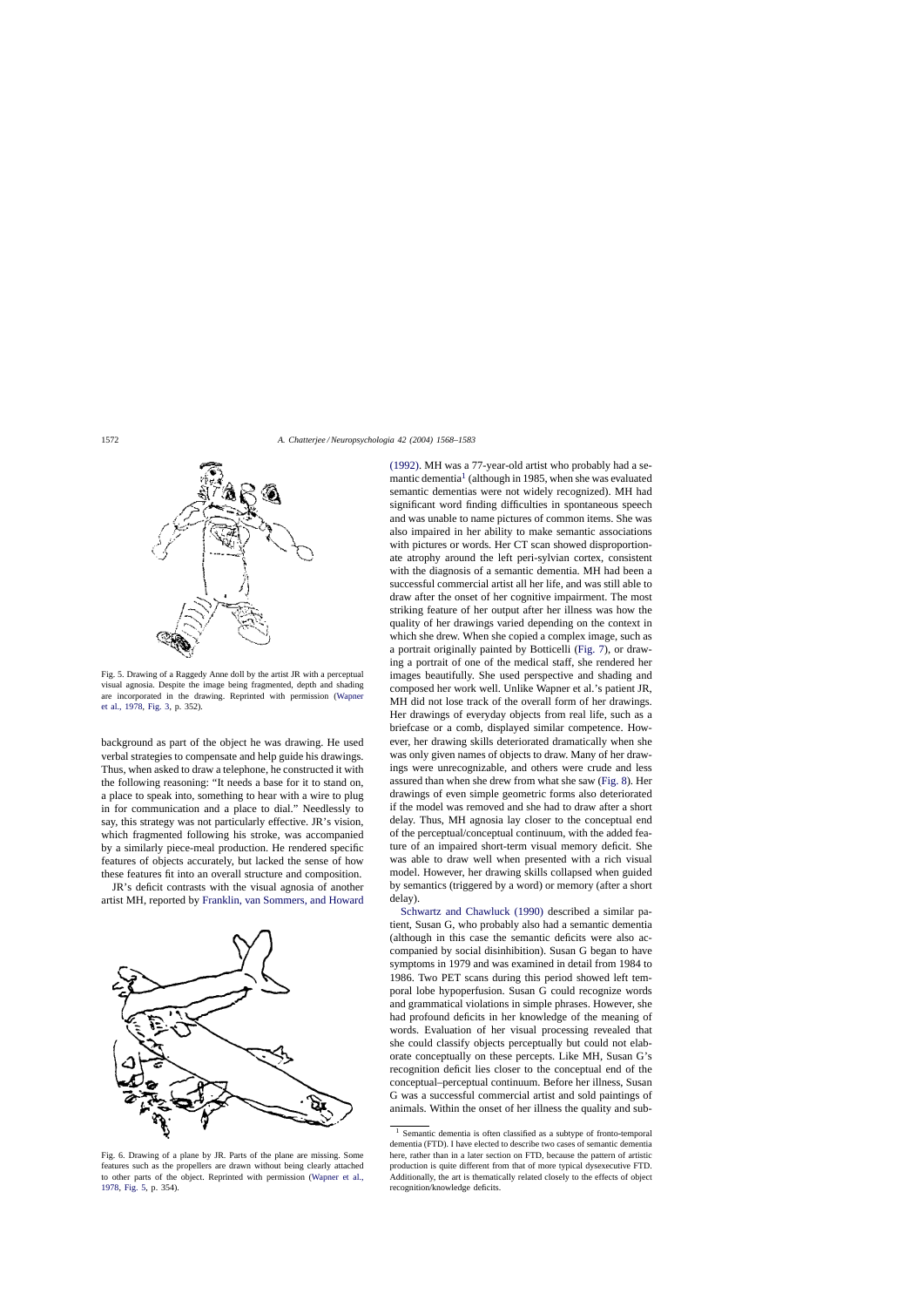<span id="page-5-0"></span>

Fig. 7. Drawing by patient MH, with a semantic dementia, showing extremely skilled abilities in copying from a rich model, in this case a portrait originally made by Botticelli. Reprinted with permission [\(Franklin et al., 1992, F](#page-14-0)ig. 11.4, p. 186).

tlety of her paintings noticeably declined. Remarkably similar to MH, her drawings continued to be competent when copying a model, but deteriorated when she had to draw without the model before her, or when she was asked to draw the object from a given word. These drawings were simple and often unrecognizable if she drew without a visual model immediately before her.

Thus, from the limited data available, the art of patients with visual agnosias seems to be largely determined by whether their deficit is closer to the perceptual or the conceptual end of object recognition processes. If the deficit is at the perceptual end, patients are likely to not produce the overall form and composition of images, but continue to render individual features of objects. By contrast, patients with deficits at the conceptual end are still able to draw very well if copying from a rich source, but fall apart when having to draw from memory or if guided by their knowledge of the world.

# *2.4. Visual imagery deficits*

Is the ability to generate visual images in one's "mind's eye" necessary to produce art?

From a case described by [Botez, Olivier, Vézina, Botez,](#page-14-0) [and Kaufman \(1985\)](#page-14-0) the answer seems to be, it depends on whether the art is copied or generated spontaneously. They describe a 38-year-old teacher and psychotherapist who did charcoal drawings from models as a hobby. He was highly intelligent, but had a congenital visual imagery deficit. He was unable to image people, places and objects, or distances between and dimensions of objects. While he could not visualize his car, he recognized it by remembering some detail. He had very poor memory for topographies, and would get lost in unfamiliar environments—although he did well in Manhattan because of its rectangular and symmetric layout. He was bothered by the fact that he could not visualize his wife or children, although he could name identifying features such as the color of their hair and eyes. He could not recognize people that he had seen just once. His dreams were vague, in grey and black and his dreams contained voices without accompanying visual images. Because of his poor visual imagery, he learned everything through language. He had considerable difficulty recalling past events and had no visual memory of places he visited on vacation. His CT scan showed dilation of the right lateral ventricle and possibly some thinning of the posterior third of the corpus callosum. His pattern of drawings resembles those of the two patients with semantic dementia, MH and Susan G, described above. He drew mostly from models. When he had a model to copy, his drawings were competent and included considerable detail. However, when the model was removed from view his drawings were simple and schematic. When given names of objects to draw, his drawings were also poor. For example, the heads of animals he drew spontaneously, whether a pig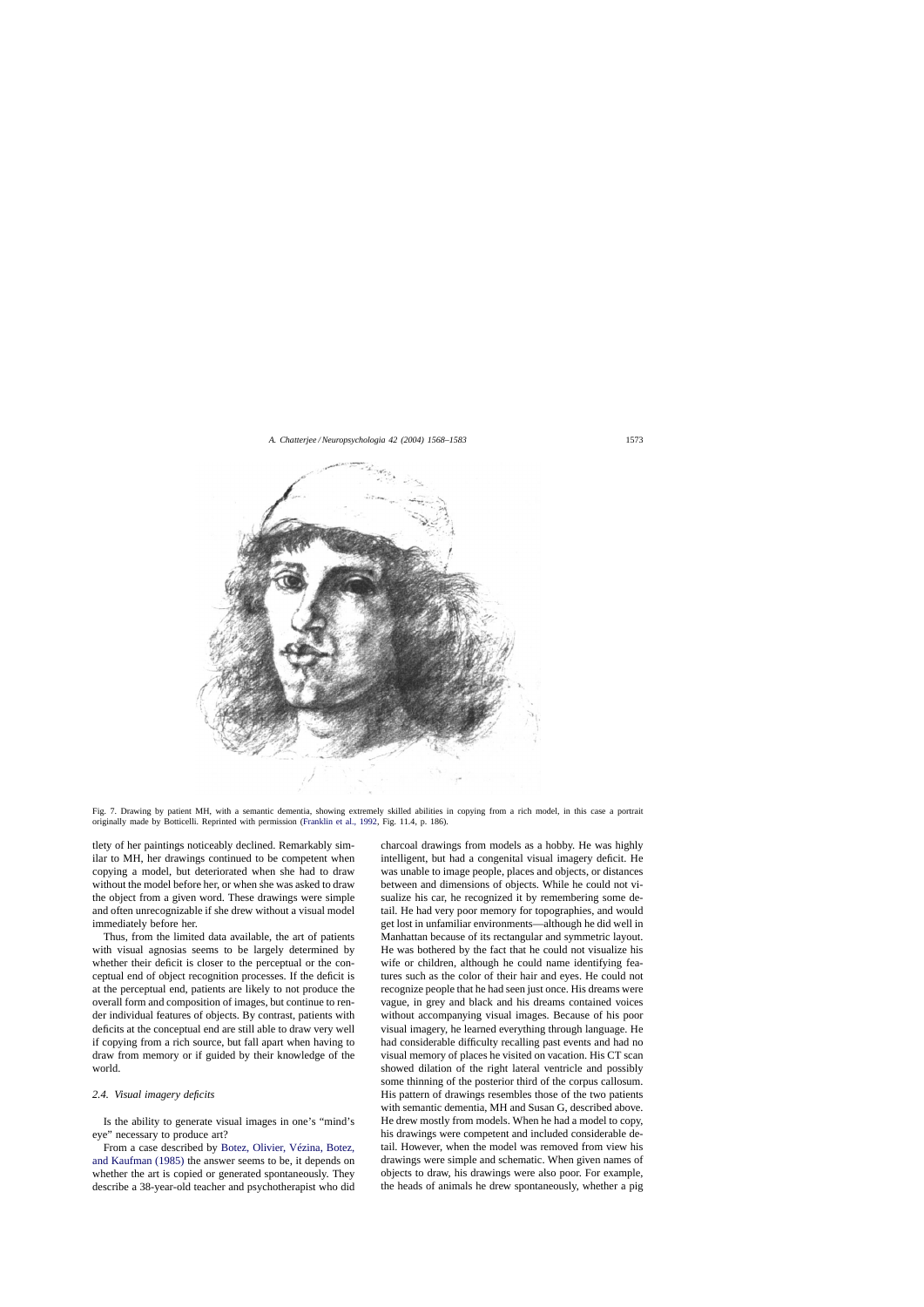<span id="page-6-0"></span>

Fig. 8. Simple schematic drawings produced by MH, in response to words. Some drawings, such as the bus, are unrecognizable. Reprinted with permission [\(Franklin et al., 1992,](#page-14-0) Fig. 11.7, p. 189).

or a rabbit, would resemble a coarse human face. Thus, this case demonstrates the kinds of dissociations between perception and imagery that have been reported in neuropsychology ([Behrmann, Moscovitch, & Winocur, 1994;](#page-14-0) [Chatterjee](#page-14-0) [& Southwood, 1995;](#page-14-0) [Coslett, 1997\),](#page-14-0) also plays out in artwork. When producing a drawing guided by perception, this patient did well. However, when producing a drawing based on imagery, he deteriorated.

#### *2.5. Aphasia*

Artistic production can be considered a form of communication. What happens to such production when patients have profound difficulties in communicating verbally as happens in aphasias? The data suggests that the impact of aphasia on artistic production is quite variable.

[Brown \(1977\)](#page-14-0) described a 73-year-old professional artist with a conduction aphasia from a right-hemisphere lesion (a crossed-aphasic) and found no change in her sketches or illustrations. [Alajouanine \(1948\)](#page-14-0) described a French painter with an aphasia whose artistic skills and style also did not change after his stroke. The painter seemed to intuit the general meaning of conversations, but he had word finding problems and made many paraphasic errors. His technical skills in artistic production were not impaired by his stroke. Connoisseurs thought he may have gained a "more intense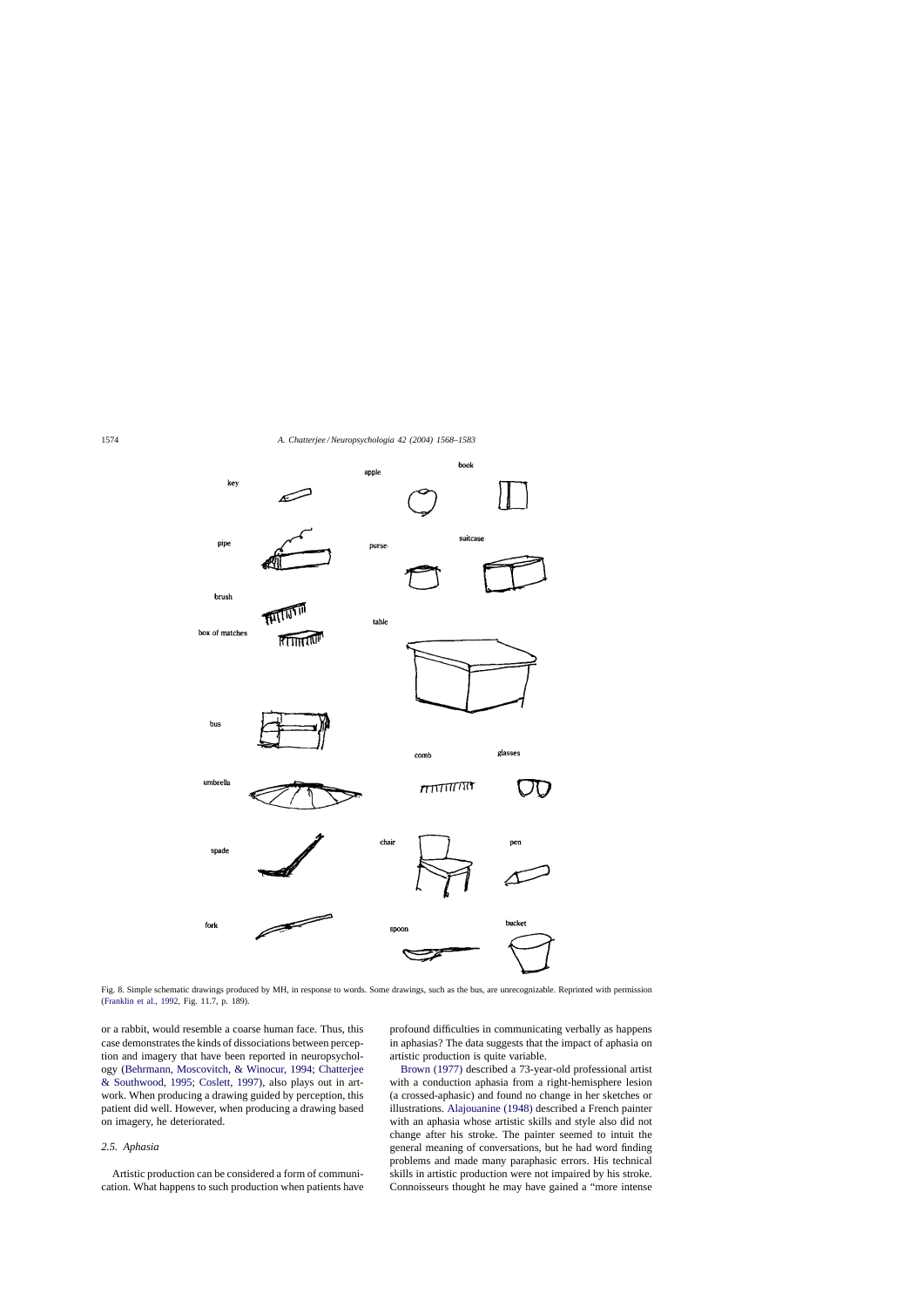and acute expression." The artist described his condition as follows:

There are in me two men, the one who paints, who is normal while he is painting, and the other one who is lost in the mist, who does not stick to life ... . When I am painting I am outside of my life; my way of seeing things is even sharper than before; I find everything again; I am a whole man. Even my right hand that seems strange to me, I do not notice when I am painting. There are two men, the one who is grasped by reality to paint, the other one, the fool, who cannot manage words any more.

In contrast to these patients, some aphasic artists have shown striking changes in their style after strokes. One such example, the Bulgarian painter Zlatio Boiyadjiev who had a left-hemisphere stroke was described by [Zaimov, Kitov,](#page-15-0) [and Kolev \(1969\)](#page-15-0) and discussed further by [Brown \(1977\).](#page-14-0) Boiyadjiev's pre-aphasic style was natural and pictorial and he used mostly earthy tones. After his stroke his paintings became richer, more colorful, with fluid energetic lines demonstrating great vigor and inventiveness. Much of the imagery was bizarre and fantastical. Brown speculated that this kind of painting might reflect the right hemisphere's looser sense of semantic boundaries.

[Kaczmarek \(1991\)](#page-14-0) reported what may be the clearest example of a change in artistic style following aphasia in a Polish artist RL. RL was an Associate Professor at the Faculty of Arts in Maeria-Curie Sklodowska University in Lublin. He produced highly symbolic paintings for which he had received several awards. For example, his painting Quo Vadis includes letters, number and ideograms. The painting has the start date of World War II and the radiation sign in the center, with elements reminiscent of bones in the lower part of the image. After his stroke he was no longer fluent and could describe an event using only a few words. He could repeat simple phrases and followed simple commands. However, he continued to produce highly skilled charcoal drawings after his stroke. He produced easily recognizable self-portraits and landscapes for which he found purchasers. He complained that his mind was blank and he could not return to his pre-morbid style of symbolic painting.

Thus, aphasia is probably too broad a category from which to draw general conclusions about its effects on visual art. Some patients seem not to be affected, others become more expressive and others change the content of their production. Further work needs to be done in which the deficient components of language are identified in aphasics and these components themselves are linked to changes in art.

## **3. Productive neuropsychological phenomena as sources of artistic inspiration**

Can neuropsychological phenomena help generate art? Neuropsychological phenomena are usually thought of in terms of deficits. However, various positive phenomena are also associated with neuropathological states. Most germane to this discussion are the striking visual auras that can accompany epilepsy and migraines. Can these auras serve as inspiration for visual artistic expression?

## *3.1. Epilepsy*

Patients with epilepsy may have vivid visual auras as part of their ictal phenomenology. [Sacks \(1995b\)](#page-14-0) described the artwork of Franco Magnani, an Italian painter based on San Francisco, whose art may have been ictally inspired. Magnani painted hundreds of detailed scenes of Pontito, a small town in Tuscany. Some of these paintings were displayed in an exhibit on memory at the Exploratorium in San Francisco in 1988. Many of the paintings were accompanied by photographs of the same scene in the small town taken by Susan Schwartzberg, demonstrating the remarkable similarity of the painting to the actual scene. Remarkably, Magnani had not been in Pontito in years. He had an eidetic memory as a child, but was not particularly disposed to paint. When he was 31, he had a febrile illness (which sounds like an encephalitis) associated with a delirium, and probable seizures and psychosis. Following this illness his personality changed profoundly. He talked incessantly about Pontito and seemed incapable of shifting from this topic. He began to have vivid dreams of Pontito. These scenes also forced themselves on him when he was awake. At this time he first felt compelled to paint, despite having no previous artistic training. He found that he could paint these detailed scenes from his memory. His paintings are devoid of people and have a timeless quality to them. They are detailed, with only minor shifts in perspective and scale when compared to photographs taken of the same scenes. Magnani experienced "flashes" of particular scenes, which triggered most of his paintings. These flashes were not confined to vision. The feeling of the walls or the sound of church bells or the smells of the village could accompany these visions. Although Magnani was not investigated neurologically, Sacks speculated that he had partial complex seizures and suffered from the kind of inter-ictal personality disorder described by [Waxman and Geschwind \(1975\).](#page-15-0) Individuals with this personality change are described as being "sticky, obsessive, hyper-religious and often hypergraphic." Sacks speculates that Magnani also suffered from such a personality change and rather than being verbally hypergraphic, he compulsively expressed himself in hundreds of paintings of Pontito.

# *3.2. Migraine*

In contrast to Magnani's highly realistic images, paintings inspired by migrainous auras tend towards the surreal. Recently [Podoll and Robinson \(2000\)](#page-14-0) described the influence of migrainous auras in the art of an internationally known contemporary Irish artist, Ignatius Brennan. He had migraines since the age of 11, and experienced episodes of visual loss, which were at times frightening, often with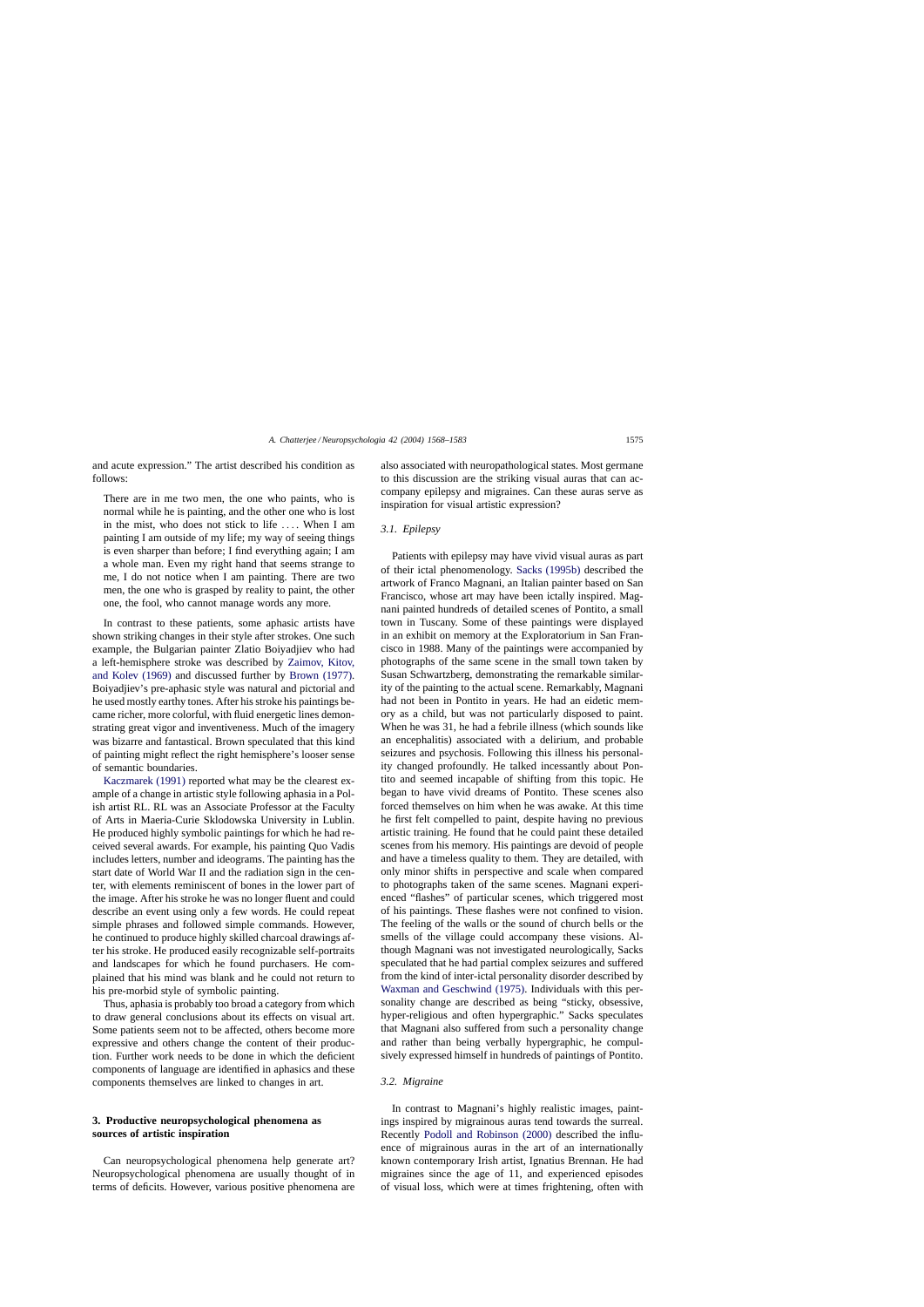zigzag clouds obscuring much of his visual fields. As he got older in his preserved islands of vision he saw triangles and rounded forms as well as mosaic illusions. He also saw various visual distortions, including micropsias and macropsias and parts of objects changing in relation to other parts. Brennan observed:

I started with pictures of my migraine experiences unconsciously rather than deliberately, when I was at art school. I used to do a lot of drawings of landscapes at that time and often found that I would be drawing clouds not just in the sky, but everywhere, which was I think a reference to the visual voids experienced during visual loss. I also used serrated zigzag shapes in my drawings, symbolizing the experience of a whole being broken up ... . Clouds, zigzags and other imagery are part of my own personal visual vocabulary, but which certainly has come out of migraine experiences. I'm absolutely sure. I don't tend to do that deliberately, but when it suits a particular subject, e.g. to represent a feeling or a emotion, I make use of these images in different ways ... .

De Chirico also used the geometric spectra often seen by migraineurs in his surreal paintings [\(Fuller & Gale,](#page-14-0) [1988\).](#page-14-0) His series of paintings known as "metaphysical interiors" includes distortions, which may have been inspired by the metamorphosias sometimes experienced with migraines.2

Perhaps the oldest record of artistic inspiration from migraine auras comes from Singer's descriptions [\(Singer,](#page-15-0) [1958\)](#page-15-0) of the mystic nun Hildegard of Bingen (1098–1180). She describes her visions as:

... having always seen this light in my spirit, not with external eyes, nor with any thoughts of my heart nor with help from the senses. But my outward eyes remain open and other corporeal senses retain their activity. The light which I see is not located but yet is more brilliant than the sun, nor can I examine its height, length or breadth and I name it the cloud of living light.

In all her paintings a point or group of lights are prominent. These lights shimmer and move in a wave-like manner. Often fortification spectra radiate from some colorful area.

[Wilkinson and Robinson \(1985\)](#page-15-0) analyzed the artwork submitted to the first national Migraine Art Competition sponsored by the British Migraine Association and WB Pharmaceuticals. In the over 200 entries, 70% showed spectral appearances, 48% showed fortifications, 16% showed visual loss and 2.5% showed mosaic visions. These group observations give support to Brennan's insight that artists with migraines use a visual vocabulary derived from their visual experiences in their art.

Thus, while it is unlikely that epilepsy or migraines release latent artistic talents per se, they do seem to expand the repertoire of visual forms available to artists with these auras.

## **4. Art of patients with diffuse cognitive impairment**

What happens to artistic skills in the setting of diffuse cognitive impairment? Artistic production itself is a complex cognitive behavior [\(Van Sommers, 1989\),](#page-15-0) involving at least vision, praxis, memory and executive functions. This list does not even consider the kind of emotional processing and inspirations that might give birth to such art. It would be reasonable to predict that disorders that impair cognitive systems diffusely would also impair the ability to make art. This prediction is not quite accurate. Rather, artistic skills in some of these conditions are relatively preserved or modified, and sometimes even enhanced.

## *4.1. Alzheimers' disease (AD)*

The influence of AD on artistic skills and styles has not been reported to any great extent. My clinical experience is that amateur artists with AD often give up their work. Patients with AD quite consistently become passive ([Chatterjee, Strauss, Smyth, & Whitehouse, 1992\)](#page-14-0) and are less likely to initiate or complete projects. However, when they do continue to draw or paint, they seem driven to simplicity.

[Canu, Piras, and Martindale \(2002\)](#page-14-0) followed an 80-yearold Italian painter with AD. Premorbidly, she drew realistic charcoal landscapes. At the time of assessment, she had a Mini-Mental State Exam score of 17/30. Her drawings became simplified and schematic after the onset of her dementing illness. Furthermore the range of topics that she drew or painted became quite restricted.

Willem DeKooning is the best known artist who continued to paint after developing Alzheimer's disease ([Storr,](#page-15-0) [1995\).](#page-15-0) Friends and colleagues noticed forgetfulness in the late 1970s, which is when his disease probably began. In 1982, the artist Chuck Close visited him and found him to be inert and forgetful, until he entered his studio. In his studio he seemed more engaged and lively. DeKooning's ex-wife and assistants provided the structure and the setting in which he continued to paint until 1988. Towards the end of the 1980s he sustained energy to paint for only short periods and he could not concentrate.

There is general agreement among experts that DeKooning's late period constituted a new and coherent style. Earlier in his career DeKooning felt trapped in Picasso's shadow. By contrast, in this later period he was drawn to Matisse. In his late paintings exhibited in 1996 at the San Francisco Museum of Modern Art (SFMOMA), he emphasized line, color and form. Critics sense traces of forms from earlier work. His paintings were abstract and

<sup>2</sup> As examples, the authors cite the lithographs "Calligrammes" from 1930, and "Mythologie" from 1933, and the oil painting "the return to the castle" from 1969.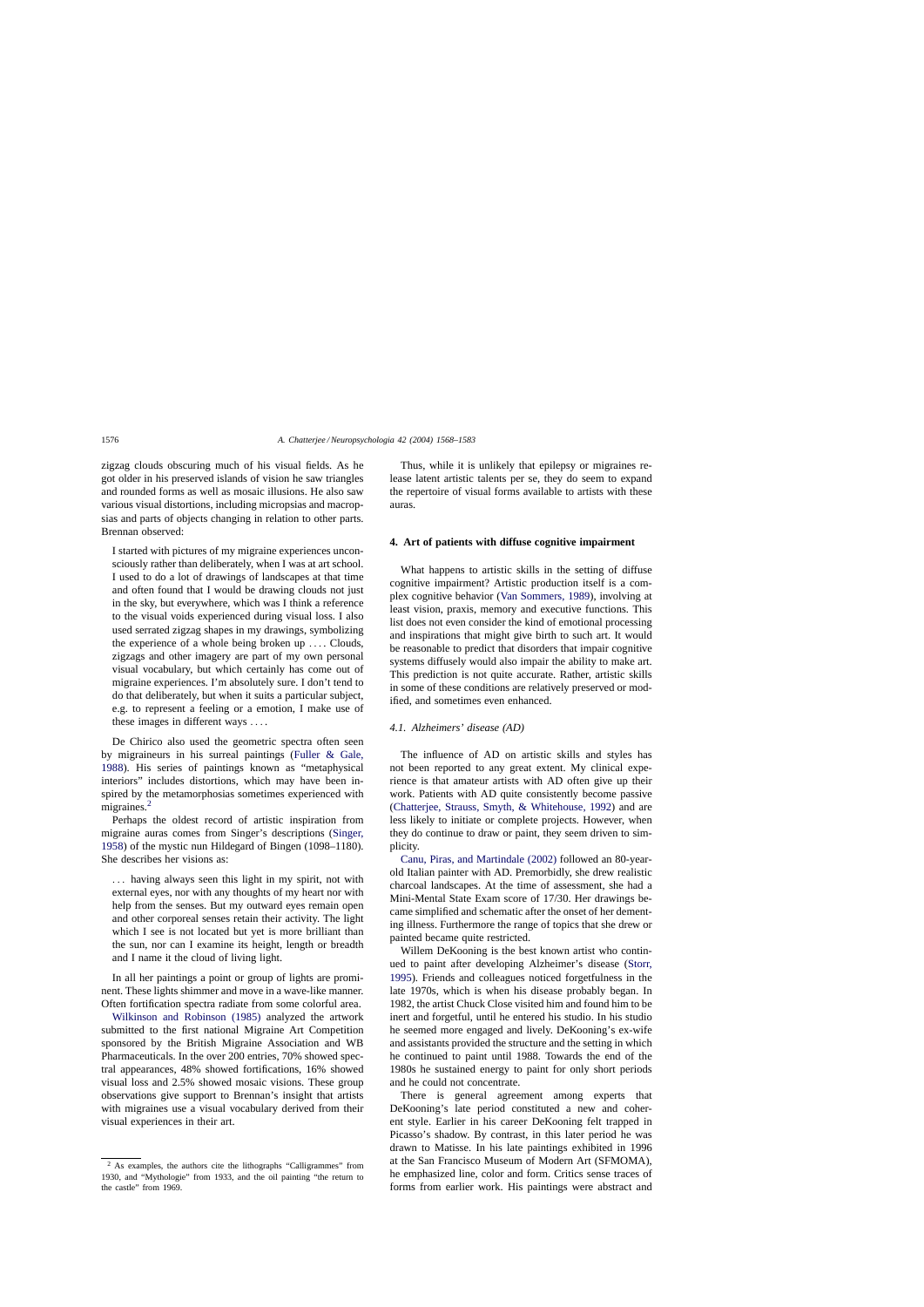<span id="page-9-0"></span>successively simpler. He used mostly primary colors such as red and blue on white. As described later, art critics find these later paintings particularly sensual and lyrical.

People with AD continue to produce artwork, it seems, only when sustained by the momentum of life long routines and when others provided the structure in which to continue their work. I am not aware of any AD patients that have developed new artistic habits after the onset of their illness.

### *4.2. Frontotemporal dementia (FTD)*

In contrast to people with AD, Miller and colleagues ([Miller et al., 1998\)](#page-14-0) reported that a subset of patients with fronto-temporal dementias (FTD) developed artistic skills in the early stages of their illness. Despite increasing cognitive decline and social impairment they remained preoccupied with fine details of faces, objects, shapes and sounds, and these preoccupations are reflected in their art. Additionally, the art of people with FTD share some common characteristics. In every case the art was visual, and was realistic rather than symbolic or abstract. The images were so highly detailed that the authors considered them obsessive in quality. The patients were intensely preoccupied with their art and they were willing to compulsively repeat the work until they were satisfied.

The conditions under which patients with FTD develop artistic skills are not known. Clearly most FTD patients do not become artists. The obsessive–compulsive symptoms that sometimes accompany FTD may be necessary, but are probably not sufficient for the emergence of artistic preoccupations. Further research is needed to sort out what distinguishes these artistic patients from the vast majority of other FTD patients.

#### *4.3. Autism*

Perhaps the most striking examples of exceptional artistic skills in the setting of general intellectual deficiencies are seen in some patients with autism. [Selfe \(1977\)](#page-15-0) reported the first detailed description of one such child, Nadia. Nadia's social responsiveness as a baby was not normal. She did not respond to her mother and lacked social empathy. As she got older, her relationships with other children seemed like an obsessive concern for their presence, rather than any substantial interaction with them. Her language development was delayed and her speech patterns were frequently echolalic and ritualistic. Despite these developmental abnormalities, Nadia was amazingly skilled at drawing. By the age of 3.5 years, she was drawing remarkably life-like horses in perspective (Fig. 9). Her drawing abilities were not an accelerated version of other children's abilities. She did not go through a process of drawing simple schematic objects before learning to draw realistically [\(Fig. 10\).](#page-10-0) Rather, her artistic skills were highly developed at the outset and did not change much over time. She drew lines deftly. Her movements were rapid, firm and without hesitation. She drew intensively, but only for a few minutes at a time. She produced line drawings and showed no interest in color. She seemed oblivious to the page on which she drew. She would sometimes start at the middle or bottom of the page, and rather than try to "squeeze" the image on the page ([Fig. 11\),](#page-10-0) she would terminate it when arriving at the end of the page, even if that meant drawing only half a head. Nadia tended to draw horses and riders and a few other select subjects. Although her drawings were taken from other drawings, she did not copy them. Her reproductions might appear a day or so later, and although recognizable as a version of the original, they could be changed in size or orientation. For subjects that she



Fig. 9. Drawing by the autistic child Nadia, when she was 3 years and 5 months. Reprinted with permission [\(Selfe, 1977,](#page-15-0) Fig. 1).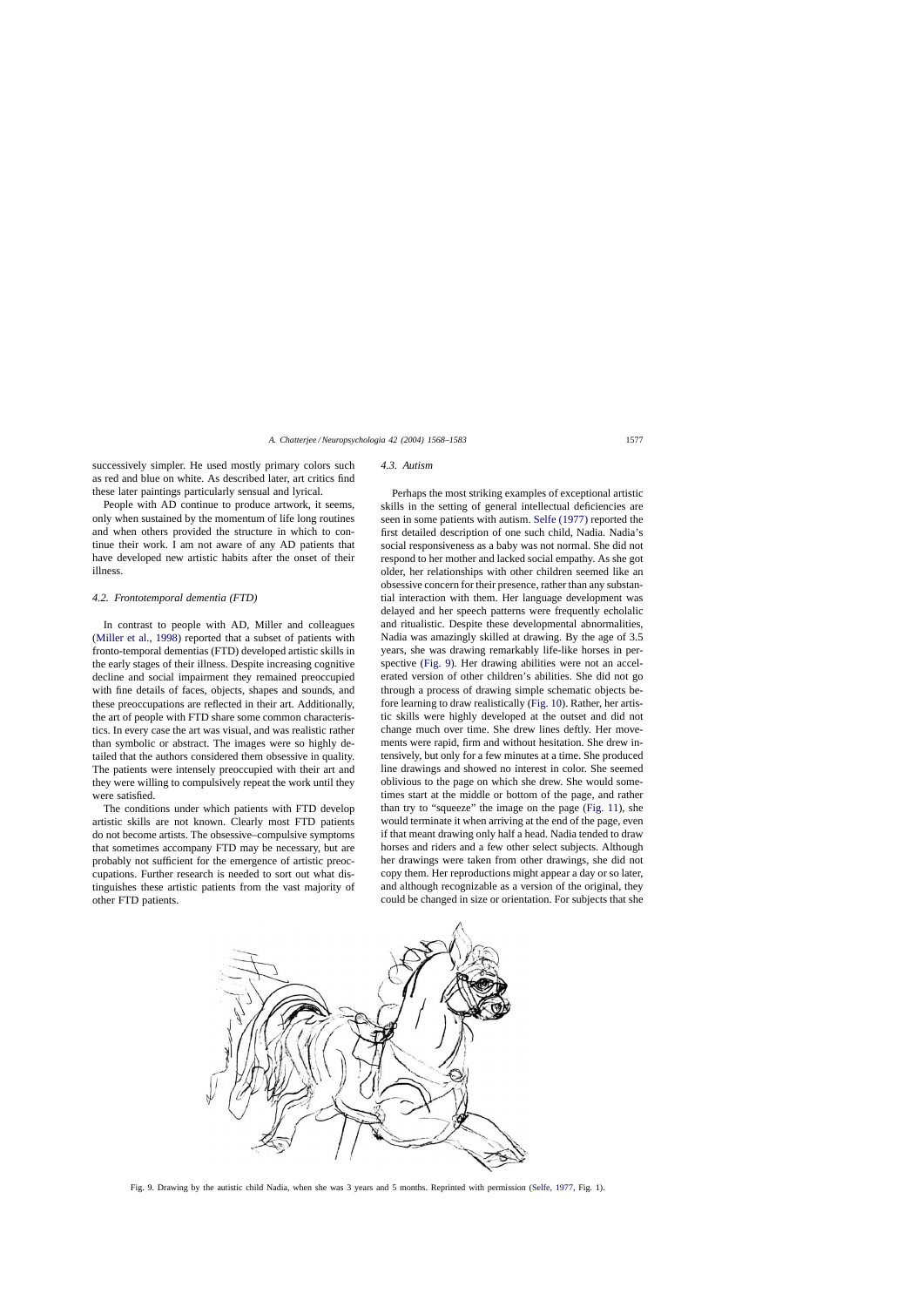<span id="page-10-0"></span>

Fig. 10. Drawing of person on a horse by an average 6-year-old child. Reprinted with permission ([Selfe, 1977,](#page-15-0) [Fig. 9\).](#page-9-0)

drew frequently, such as horses, her drawing seemed to take on composite characteristics of images she had seen. Even when she occasionally drew from life, she never looked at the original once she began to draw.

While Nadia was exceptional, she is not unique. Steven Wiltshire, described in detail by [Sacks \(1995c\)](#page-14-0) has published several books on his artwork. Many of Sacks' observations of Wiltshire are reminiscent of Nadia. Wiltshire, whose verbal IQ was estimated at 52, also drew amazing line drawings at an early age. From the beginning, he depicted perspective accurately and could reproduce minute details after apprehending an image almost at a glance. Like Nadia, he drew what he saw rather than make use of symbols. Yet his drawings were not simple replicas. He seemed to introduce minor variations in the objects. Wiltshire, like Nadia and other autistic artists, developed powerful preoccupations with a few select images, in his case cars and buildings. The compulsion to draw these objects does not extend to a compulsion to draw in general.

About 10% of autistic children ([Rimland & Fein, 1988\)](#page-14-0) and a few other children with general cognitive impairment (idiot-savants) ([Morishima & Brown, 1976\)](#page-14-0) seem to have special gifts. A subset of these savants are gifted visual artists. Drawings of autistic children that are not selected for exceptional abilities, are not notably better than those produced by other children with learning impairments ([Eames](#page-14-0) [& Cox, 1994;](#page-14-0) [Fein, Lucci, & Waterhouse, 1990;](#page-14-0) [Lewis &](#page-14-0)



Fig. 11. Drawing of person on a horse by Nadia when she was 5 years and 6 months. Reprinted with permission ([Selfe, 1977, F](#page-15-0)ig. 24).

[Boucher, 1991\).](#page-14-0) Artistically gifted autistic people seem to have two distinguishing characteristics, one having to do with their personalities and the other with their perceptual motor skills. [O'Conner and Hermelin \(1991\)](#page-14-0) found that the tendency for repetition and preoccupations with certain behaviors seemed important in artistically gifted autistic people. Hermelin and colleagues ([Hermelin, Pring, & Heavey,](#page-14-0) [1994\)](#page-14-0) also found that gifted autistic individuals had better than normal perceptual–motor skills. They could analyze and resynthesize components of a jigsaw puzzle better than control subjects. They also demonstrated greater visuo-motor flexibility as evidenced by better mirror drawing abilities.

Thus, some people with autism have exceptional drawing skills. At a very early age they are able to draw in perspective, and seem able to focus on what they see. This ability is clearly not impeded by their general impairments, and (as we discuss later) may even be helped by their relative lack of verbal and semantic engagement with their environment.

# **5. From neuropsychology to implications for artistic expression**

What inferences can we make about the nature of artistic expression from the neuropsychological observations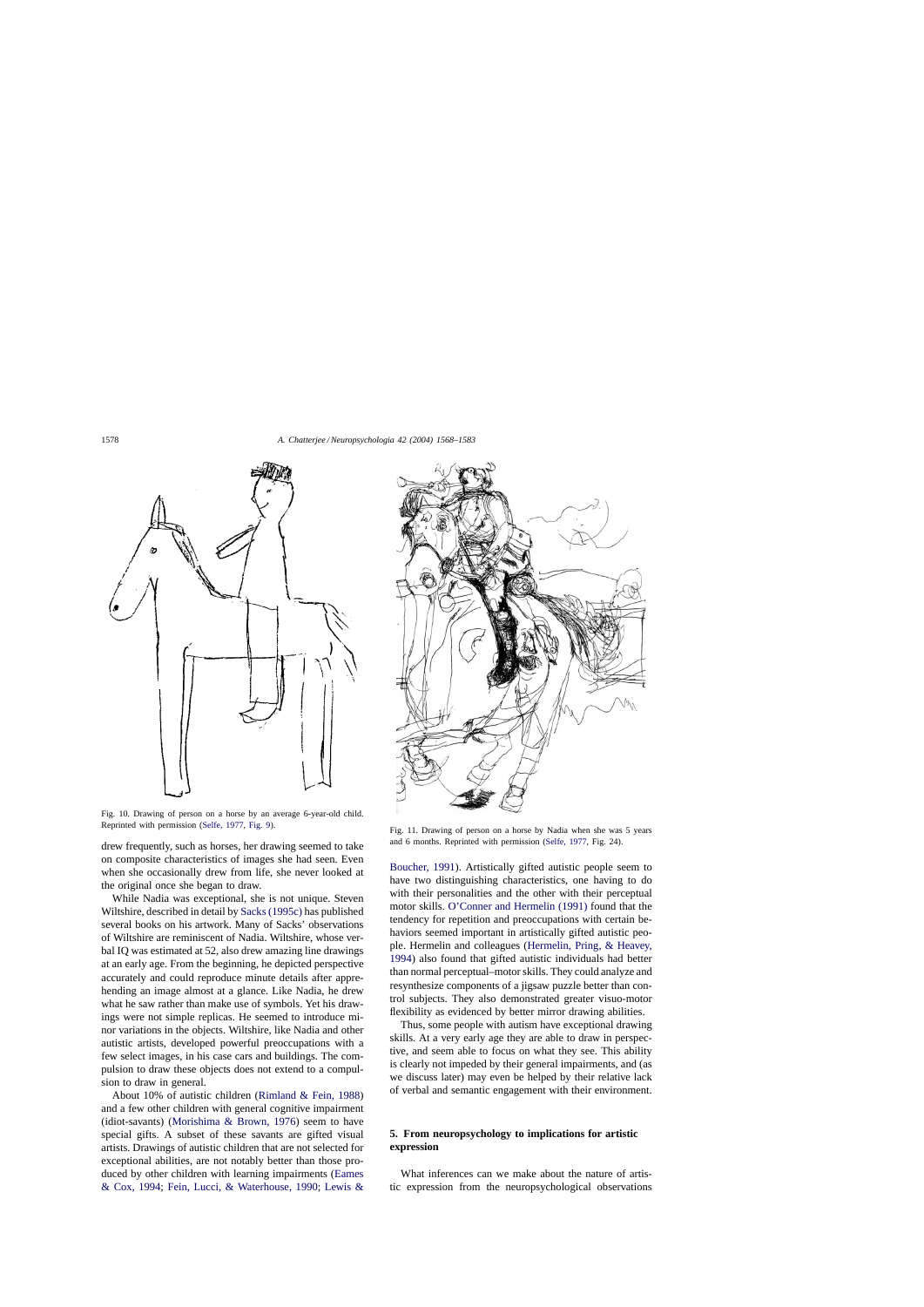reviewed here? Neuropathology does not necessarily entail poor artistic production. Rather, neuropsychological deficits can mold the form that art might take, sometimes with surprising and even appealing results.

#### *5.1. Visual styles and expressions*

Artists employ a wide range of styles in which different subjects are chosen and in which different visual attributes are emphasized. [Zeki \(1999a, 1999b\)](#page-15-0) proposes that artists, particularly in the twentieth century, are like visual neuroscientists. Both try to understand the way in which we know the visual world. He suggests that artists have independently discovered the modules of the visual brain. Some artists like Matisse emphasize color, and others like Calder emphasize motion. If artists "experiment" to understand how we apprehend the world, then these experiments would presumably be affected by brain pathology that directly affects how they apprehend the world.

Livingstone extends the idea of artists emphasizing different visual attributes in discussing interactions between the dorsal (where) and the ventral (what) visual stream ([Livingstone, 2002\).](#page-14-0) The dorsal stream is sensitive to contrast differences, motion and spatial position. Since shape can be derived from luminance differences, Livingstone argues that artists can use contrast to produce shapes, leaving color for expressive, rather than descriptive purposes (she gives the example of Derain's portrait of Matisse). This idea raises the possibility that even when brain damage affects the descriptive use of line, color or form, these attributes might still be used expressively.

Sacks' patient with achromatopsia initially used color in his paintings after acquiring his deficit ([Sacks, 1995a\).](#page-14-0) However, his use of color was ineffective and appeared haphazard. His loss of color knowledge impaired his ability to use color descriptively or expressively. After an early sense of helplessness, he began to use his new way of seeing the world expressively. While driving he saw a sunrise in which blazing reds were seen as black. He described it as follows: "The sun rose like a bomb, like some enormous explosion. Had anyone seen a sunrise in this way before?" Inspired by this image, he painted a black and white painting called Nuclear Sunrise. His subsequent black and white paintings were full of movement and vitality. Perhaps he gave greater expression to visual information represented by the dorsal stream, without being hampered by ventral stream processing. Eventually, he felt that his vision was further refined as he now saw the world as pure form, uncluttered by color. In experiencing his achromatopsia as a strange gift, he even rejected suggestions for retraining that might have restored some of his color vision.

The loss of the ability to use line and form descriptively, can give rise to a greater expressive openness. [Heller \(1994\)](#page-14-0) reported the experience of an artist, Loring Hughes, after right brain damage. As might be expected with right brain damage she had more difficulty with the spatial relationship

Fig. 12. Portrait drawn by Loring Hughes before her brain injury. Reprinted with permission [\(Heller, 1994,](#page-14-0) [Fig. 4,](#page-3-0) p. 277).

between the lines that she drew (Figs. 12 and 13). Heller says:

After damage to her brain ... two things contributed to a new found freedom from inhibition. First, her difficulties with spatial relationships made it impossible for her to replicate the world on paper, and this forced her to accept and explore the world of her own emotions. As she

Fig. 13. Portrait drawn by Loring Hughes after her brain injury, when she had less of a sense of the spatial relationships of lines. Critics viewed these images as more emotionally expressive than her previous work. Reprinted with permission ([Heller, 1994,](#page-14-0) [Fig. 5, p](#page-4-0). 278).



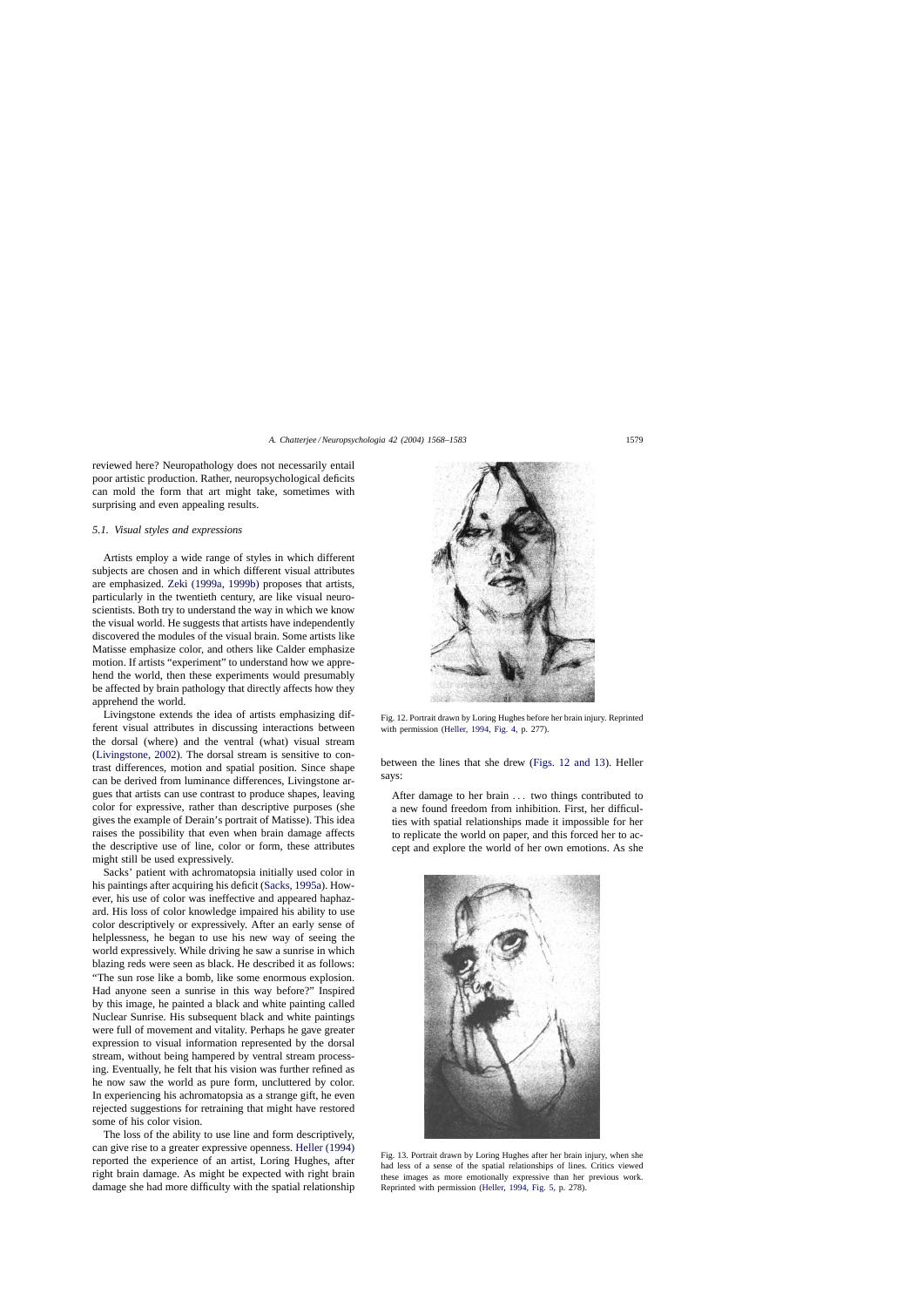describes it, she gave up trying to reproduce things and turned, instead to her imagination ... .

Two years ago, Loring was too ashamed to show her work. A year ago, she found herself getting comfortable with her new style. To her surprise, when she did start showing, the feedback from the artistic community was much more encouraging than before. Her paintings 'deliver an emotional wallop' according to art critic Eileen Watkins.

Similarly, Reynolds Brown and Lovis Corinth were judged to be more expressive in their paintings after their right-hemisphere stroke. Brown's paintings demonstrated the use of bolder strokes and less emphasis on detail. Alfred Kuhn characterized Corinth's work after his right hemispheric stroke in 1911 as follows (quoted in [Gardner, 1975,](#page-14-0) p. 323):

When Corinth arose from the sickbed, he was a new person. He had become prescient for the hidden facets of appearance ... . The contours disappear, the bodies are often as if ript asunder, deformed, disappeared into textures ... also the faithfulness of portraits had ceased almost entirely ... all detailed execution came to nothing. With wide stripes the person is captured in essence. Characterization is now exaggerated, indeed, often to caricature ... models, no matter who they are, are now just objects to be painted ... . Corinth always seems to be painting a picture behind the picture, one which he alone sees ... at this point Corinth shifted from the ranks of the great painters into the circle of the great artists.

Thus, the neural basis for visual description and visual expression seem distinct. Deficits of descriptive abilities can sometimes give rise to greater expressive freedom and art that is viewed more favorably by critics. Expressionist movements in art are those images in which the imagery conveys considerable emotion. Little about the emotional states of these brain-damaged artists is known. Perhaps the shift from descriptive to expressive styles also reflects a release of emotions. Whether brain damage can shift an artist from an expressive to a descriptive style is not known. One could speculate that an expressive artist who developed an FTD, might become more descriptive in producing realistic and detailed art.

#### *5.2. Abstraction and simplicity*

A paring down of visual forms may be aesthetically pleasing. Why might this paring down be pleasing? [Ramachandran and Hirstein \(1999\)](#page-14-0) propose that simplified abstractions may be tapping into visual primitives that are arousing even when we are not aware of the source of this arousal. They rely on work of [Tinbergen \(1954\)](#page-15-0) on gull chicks to make this argument. These gull chicks respond to a beak with a red point at the end. However, they respond even more vigorously to a long stick with three red points at the end. The point is that they respond to a visual primitive. This primitive no longer resembles the environmental stimulus that originally gave rise to it.

As his Alzheimer's disease progressed, DeKooning's art became increasingly simple. His forms were less complex and his palette was limited to a few primary colors and their complements. [Garrels \(1995\), s](#page-14-0)enior curator at the SF-MOMA states:

In the 1980s works, the essential procedures and techniques were not changed but simplified, and the vocabulary of forms was retained but clarified. Particularly in the works from 1984, the results are paintings of an openness and freedom not seen before, paintings that are extraordinarily lyrical, immediately sensual, and exhilarating.

Ironically, years earlier, in 1959, DeKooning observed "It seems that a lot of artists, when they get older they get simpler." His own art demonstrated that simpler does not mean simple. In the hands of a talented artist, this paring down of forms to simple abstractions by disease still retains great aesthetic force.

## *5.3. Percepts, prototypes and primitives*

Highly realistic images can be recognized as specific things in the world. These realistic images contrast with icons or prototypes, which are easily recognizable as members of a class, but not as a specific object (a visual analog of the type-token distinction). [Pamuk \(2001\)](#page-14-0) considers this distinction in his novel "My Name is Red" set in 17th century Istanbul. The Islamic prohibition on producing representational art, he suggests, turns on the difference between individuated and prototypic representations. By giving voice to a tree in an Islamic painting, Pamuk says (p. 51):

A great European master miniaturist and another great master artist are walking through a Frank meadow discussing virtuosity and art. As they stroll, a forest comes into view before them. The more expert of the two says to the other: "Painting in the new style demands such talent that if you depicted one of the trees in this forest, a man who looked upon that painting could come here, and if he so desired, correctly select that tree from among the others."

I thank Allah that I, the humble tree before you, have not been drawn with such intent. And not because I fear that if I'd been thus depicted all the dogs in Istanbul would assume that I was a real tree and piss on me: I don't want to be a tree, I want to be its meaning.

Patients with FTD seem inclined to paint highly detailed and realistic images. Magnani, the painter obsessed with Pontito also painted rich and recognizable images of this village, so much so that photographs could be taken from virtually the same vantage points as the paintings were imagined [\(Sacks, 1995b\).](#page-14-0) By contrast, the drawings of the autistic savants Nadia and Wiltshire are more prototypic in their form. Thus Nadia's horses were inspired by images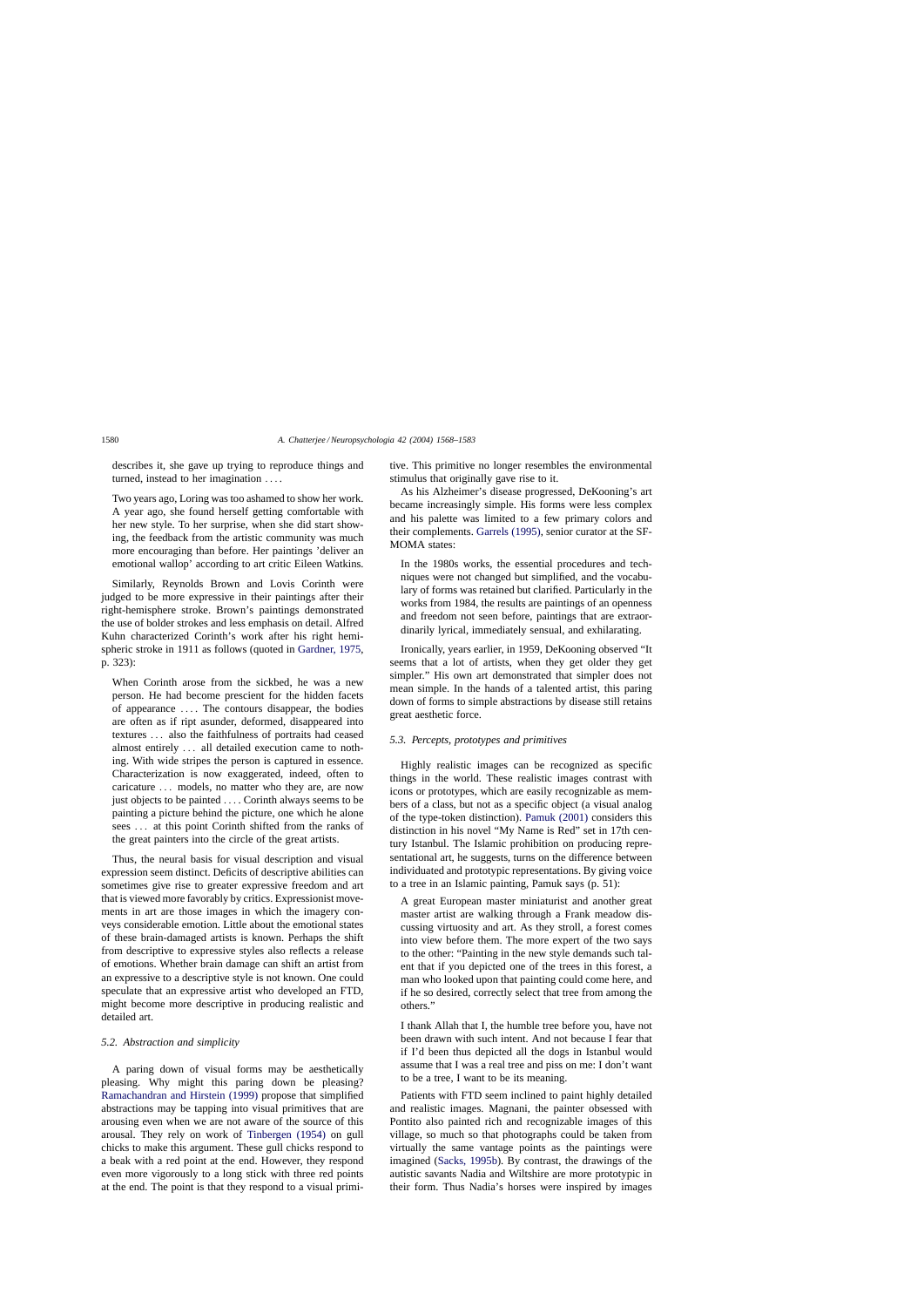she saw, but became amalgams of horses she had seen previously. Both Nadia and Wiltshire could draw after looking at the model for only a few seconds. After apprehending the object, they could quickly access and render a prototypical representation.

Representational figures also can be highly schematic, sometimes referred to as visually primitive. The terms "primitive" is used here to describe images that are simple renderings with minimal visual elements, such as lines and simple shapes, which convey an object or action without the rich sensory information conveyed in percepts or prototypes. Child-like schematic images may be of great artistic interest, as in the work of Klee or Miro. The extant data are limited, but the art of patients with AD and some patients with left-hemisphere damage shifts to such schematic simplification. Presumably, this schematic simplification reflects their pathological semantic simplification. However, it is possibility that these simplifications may still be visually interesting in an artistically talented person, a possibility that to my knowledge has not yet been reported.

### *5.4. Knowing and seeing*

When we look into the world, do we see what we apprehend through our senses or do we see what we know? This issue has pre-occupied psychology for many years. [Gombrich](#page-14-0) [\(1960\)](#page-14-0) also underscored it as a central issue in the history of Western art in exploring the reasons that styles of representing the world have changed so dramatically over the years. Gombrich's basic postulate is that we bring enormous amounts of top-down information to bear on what we see. Sensations automatically trigger hypotheses for what we are seeing. These hypotheses are based on internal representations, which we test constantly during perception. Consequently, Gombrich argues that we are mostly aware of our own internal representations rather than the sensations that trigger these representations. $3$  Shifting how we see from the conceptual to the perceptual is not easy. For example, children normally draw what they know to be true rather than what they see. Thus roads receding into the horizon are most often drawn with parallel lines and not lines converging into a distant vanishing point. Children know that the edges of the road do not, in fact, converge.

Artists need considerable practice and training to minimize this automatic visual hypothesis testing in order to better "see" the world. In this training artists develop visual vocabularies from which they literally draw on. In the examples of Magnani and partial-complex seizures, or DeChirico or Brennan from migraine auras, such visual vocabularies derive from positive neuropsychological phenomena. However, most artists develop such vocabularies by learning such techniques from teachers and artists that came before them.

What happens if artists do not have well-formed conceptual representations and consequently view visual forms without this automatic hypothesis testing? People with semantic dementia and autistic children are particularly germane to this question. Franklin's patient with a semantic dementia was able to draw remarkably life-like images from a model if the model itself were rich and detailed. Conceptual knowledge does not seem necessary to being able to draw well. The examples of the autistic savants, Nadia and Wiltshire, suggest that impoverished conceptual representation of the world may actually help rendering what we see; something art teachers recognize when they give students exercises such as drawing things upside down or following contours of things to shift them away from what they know to what they see. Nadia drew horses using single-point perspective and depth (Figs. 9 and  $11$ )<sup>4</sup> rather than as simple symbolic representations formed by lines and simple geometric figures as drawn by most children ([Fig. 10\).](#page-10-0) Consistent with the interpretation that she drew without knowing what she was drawing (at least in the way that others do), she often began her drawings at bizarre points. For example, at times she started at the neck of a horse rather than at its head unlike how other people draw horses. Language development can be considered a marker for conceptual development. So, it is especially intriguing that as Nadia's language skills developed, her ability as an artist became more prosaic.

# **6. Conclusions**

At the outset, I mentioned reasons to be cautious about the inferences one might make in reviewing the consequences of brain damage on art produced by artists. The data are descriptive, the reports are few, and pre-morbid artistic talents and styles vary greatly. Despite these limitations, a few general principles emerge of which I would like to highlight three. First, artists despite their visuo-motor gifts are not spared the kinds of neuropsychological visual deficits experienced by others. Instead, their skills allow them to manifest their deficits in particularly eloquent ways. Second, having a neuropsychological deficit that affects an artist's production does not necessarily mean that the art produced is of less quality. The artists' work may shift in content or style sometimes in surprising and even aesthetically pleasing directions. Thus, the lack of ability to use

<sup>&</sup>lt;sup>3</sup> This simple characterization of Gombrich's opinion in no way conveys the subtlety of his discussion in "Art and Illusion" [22].

<sup>4</sup> Gifted children in their teens can draw perspective the way Nadia could before the age of four. How is this ability to draw in perspective as part of normal development reconciled with Gombrich's view that such techniques took centuries to develop? I would argue that we still do not "see perspective." In the 20th and 21st century, we are surrounded by photographs, billboards, movie and TV images, in which three dimensions are forced into flat space. We have learned to recognize perspective from these images. When we look into the environment, it is this knowledge rather than the percept itself that forms the basis for visual hypothesis testing.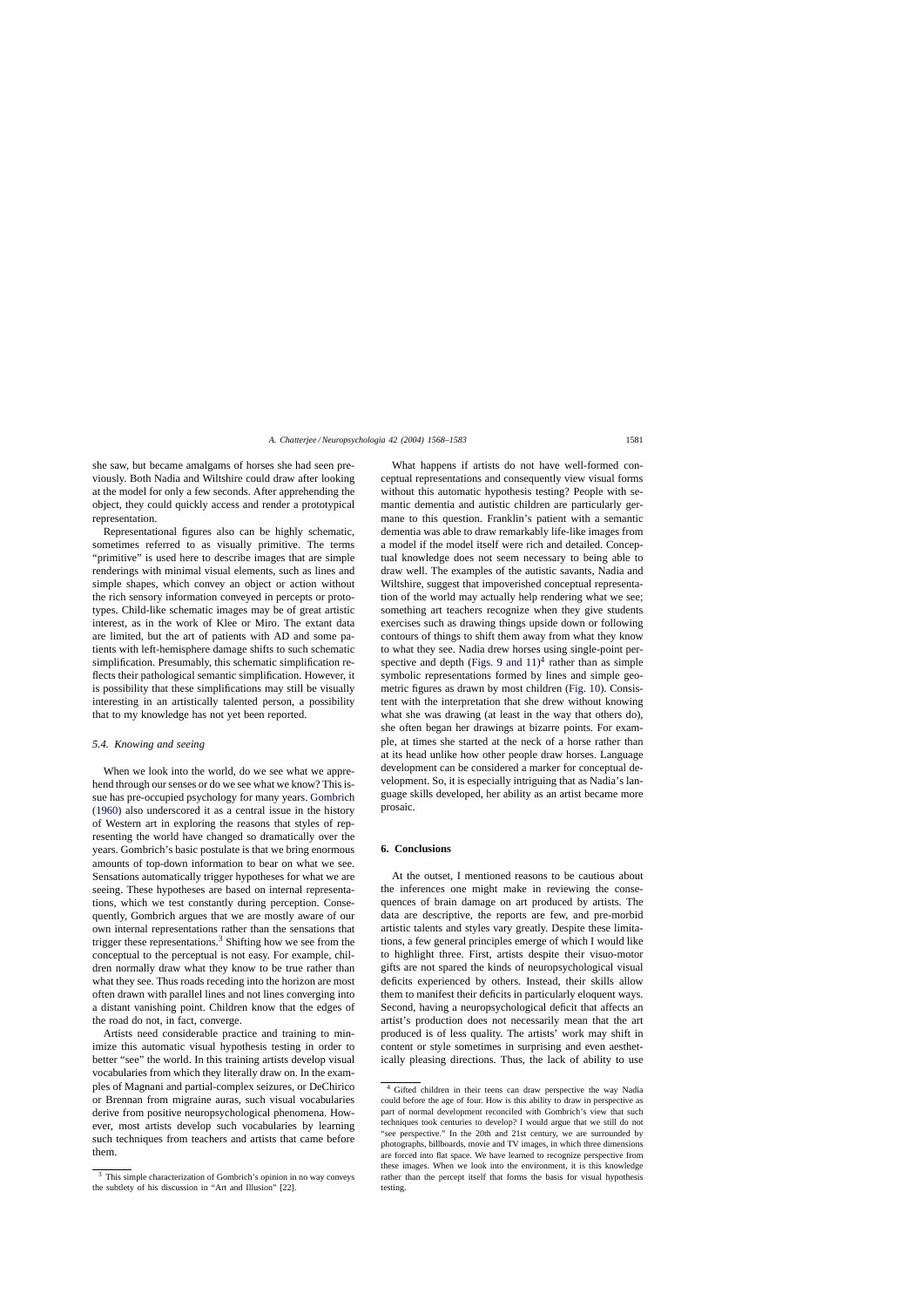<span id="page-14-0"></span>lines descriptively may give the artist license to use lines expressively. Third, neuropsychological observations themselves may tell us something about the nature of artistic production. For example, interactions of perception and knowledge in art can be probed in artists with perceptual and conceptual deficits. It should be acknowledged that these principles are inferred from observations of relatively few patients. Clearly, many more descriptions of the neuropsychology of artists are needed to determine if these principles have been drawn accurately (or expressively).

#### **References**

- Alajouanine, T. (1948). Aphasia and artistic realization. *Brain*, *71*, 229– 241.
- Behrmann, M., Moscovitch, M., & Winocur, G. (1994). Intact visual imagery and impaired visual perception in a patient with visual agnosia. *Journal of Experimental Psychology: Human Perception and Performance*, *20*, 1068–1087.
- Bisiach, E., & Rusconi, M. L. (1990). Breakdown of perceptual awareness in unilateral neglect. *Cortex*, *26*, 643–649.
- Blanke, O., Ortigue, S., & Landis, T. (2003). Color neglect in an artist. *Lancet*, *361*, 264.
- Botez, M. I., Olivier, M., Vézina, J.-L., Botez, T., & Kaufman, B. (1985). Defective revisualization: Dissociation between cognitive and imagistic thought. Case report and short review of the literature. *Cortex*, *21*, 375–389.
- Brown, J. (1977). *Mind, brain, and consciousness. The neuropsychology of cognition*. New York: Academic Press.
- Cantagallo, A., & Sala, S. D. (1998). Preserved insight in an artist with extrapersonal spatial neglect. *Cortex*, *34*, 163–189.
- Canu, E., Piras, M., & Martindale, C. (2002). Alzheimer's disease and neural network freezing: Creativity and cognitive incompetence in a painter with Alzheimer's dementia. Paper presented at the 17th Congress of the International Association of Empirical Aesthetics, Takarazuka, Japan.
- Chatterjee, A. (1994). Picturing unilateral spatial neglect: Viewer versus object centred reference frames. *Journal of Neurology, Neurosurgery and Psychiatry*, *57*, 1236–1240.
- Chatterjee, A. (2002). Universal and relative aesthetics: A framework from cognitive neuroscience. Paper presented at the International Association of Empirical Aesthetics, Takarazuka, Japan.
- Chatterjee, A. (2003). Neglect. A disorder of spatial attention. In M. D'Esposito (Ed.), *Neurological foundations of cognitive Neuroscience* (pp. 1–26). Cambridge, MA: The MIT Press.
- Chatterjee, A. (2004). Prospects for a cognitive neuroscience of visual aesthetics. *Bulletin of Psychology and the Arts*, *4*, 55–60.
- Chatterjee, A., & Southwood, M. H. (1995). Cortical blindness and visual imagery. *Neurology*, *45*, 2189–2195.
- Chatterjee, A., Strauss, M. E., Smyth, K. A., & Whitehouse, P. J. (1992). Personality changes in Alzheimer's disease. *Archives of Neurology*, *49*, 486–491.
- Coslett, H. B. (1997). Neglect in vision and visual imagery: A double dissociation. *Brain*, *120*, 1163–1171.
- Eames, K., & Cox, M. V. (1994). Visual realism in the drawings of autistic. Down's syndrome and normal children. *British Journal of Developmental Psychology*, *12*(2), 235–239.
- Fein, D., Lucci, D., & Waterhouse, L. (1990). Fragmented drawings in autistic children. *Journal of Autism* & *Developmental Disorders*, *20*(2), 263–269.
- Franklin, S., van Sommers, P., & Howard, D. (1992). Drawing without meaning? Dissociations in graphic performance of an agnosic artist. In R. Campbell (Ed.), *Mental lives. Case studies in cognition* (pp. 179–198). Cambridge, USA: Blackwell.
- Fuller, G. N., & Gale, M. V. (1988). Migraine aura as artistic inspiration. *British Medical Journal*, *297*(6664), 1670–1672.
- Gardner, H. (1975). *The shattered mind. The person after brain damage*. New York: Alfred A. Knopf.
- Garrels, G. (1995). Three toads in the garden: Line, color, and form. In *Willem de Kooning. The late paintings, the 1980s* (pp. 9–37). Minneapolis: San Francisco Museum of Modern Art and Walker Arts Center.
- Gombrich, E. (1960). *Art and illusion*. Princeton: Princeton University Press.
- Halligan, P. W., & Marshall, J. C. (1997). The art of visual neglect. *Lancet*, *350*, 139–140.
- Halligan, P., Fink, G., Marshall, J., & Vallar, G. (2003). Spatial cognition: Evidence from visual neglect. *Trends in Cognitive Sciences*, *7*, 125– 133.
- Heller, W. (1994). Cognitive and emotional organization of the brain: Influences on the creation and perception of art. In D. Zaidel (Ed.), *Neuropsychology* (pp. 271–292). New York: Academic Press.
- Hermelin, B., Pring, L., & Heavey, L. (1994). Visual and motor functions in graphically gifted savants. *Psychological Medicine*, *24*(3), 673–680.
- Jung, R. (1974). Neuropsychologie und neurophysiologie des konturund formsehens in zeichnerei und malerei. In H. Weick (Ed.), *Pyschopathologie Mususcher Gestaltungen* (pp. 27–88). Stuttgart: FK Shattauer.
- Kaczmarek, B. (1991). Aphasia in an artist: A disorder of symbolic processing. *Aphasiology*, *5*, 361–371.
- Lewis, V., & Boucher, J. (1991). Skill, content and generative strategies in autistic children's drawings. *British Journal of Developmental Psychology*, *9*(3), 393–416.
- Lissauer, H. (1890). Ein Fall von Seelenblindheit Nebst Einem Beitrage zur Theori derselben. *Archiv fur Psychiatrie und Nervenkrankheiten*, *21*, 222–270.
- Livingstone, M. (2002). *Vision and art: The biology of seeing*. New York: Abrams.
- Marsh, G. G., & Philwin, B. (1987). Unilateral neglect and constructional apraxia in a right-handed artist with a left posterior lesion. *Cortex*, *23*(1), 149–155.
- Marshall, J. C., & Halligan, P. W. (1988). Blindsight and insight in visuospatial neglect. *Nature*, *336*, 766–767.
- Miller, B. L., Cummings, J., Mishkin, F., Boone, K., Prince, F., & Ponton, M. et al., (1998). Emergence of artistic talent in frontotemporal dementia. *Neurology*, *51*, 978–982.
- Morishima, A., & Brown, L. F. (1976). An idiot savant case report: A retrospective view. *Mental Retardation*, *14*(4), 46–47.
- O'Conner, N., & Hermelin, B. (1991). Talents and pre-occupations in idiot-savants. *Psychological Medicine*, *21*, 959–964.
- Pamuk, O. (2001). *My name is red*. New York: Alfred A. Knopf.
- Podoll, K., & Robinson, D. (2000). Migraine experiences as artistic inspiration in a contemporary artist. *Journal of the Royal Society of Medicine*, *93*(5), 263–265.
- Ramachandran, V. S., & Hirstein, H. (1999). The science of art: A neurological theory of aesthetic experience. *Journal of Consciousness Studies*, *6*, 15–51.
- Rimland, B., & Fein, D. (1988). Special talents of autistic savants. In L. Obler & D. Fein (Eds.), *The exceptional brain* (pp. 474–492). New York: Guilford.
- Sacks, O. (1995a). The case of the color blind painter. In *An anthroplogist on mars* (pp. 3–41). New York: Alfred A. Knopf.
- Sacks, O. (1995b). The landscape of his dreams. In *An anthropologist on mars* (pp. 153–187). New York: Alfred A. Knopf.
- Sacks, O. (1995c). Prodigies. In *An anthropologist on mars* (pp. 188–243). New York: Alfred A. Knopf.
- Schnider, A., Regard, M., Benson, D. F., & Landis, T. (1993). Effect of a right-hemisphere stroke on an artist's performance. *Neuropsychiatry, Neuropsychology* & *Behavioral Neurology*, *6*(4), 249–255.
- Schwartz, M., & Chawluck, J. (1990). Deterioration of language in progressive aphasia: A case study. In M. Schwartz (Ed.), *Modular deficits in Alzheimer-type dementia* (pp. 245–296). Cambridge, MA: The MIT Press.